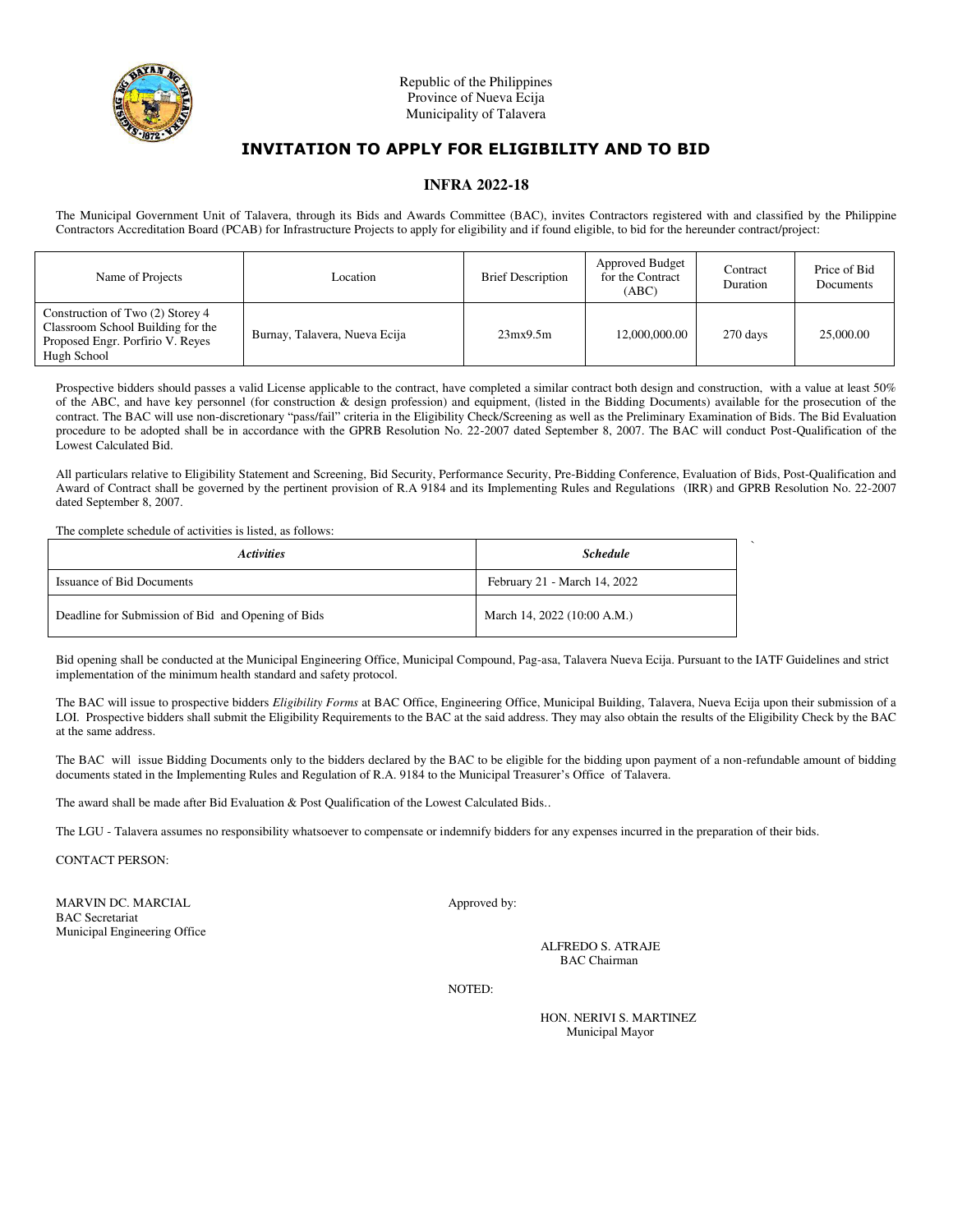

# **INVITATION TO APPLY FOR ELIGIBILITY AND TO BID**

### **INFRA 2022-19**

The Municipal Government Unit of Talavera, through its Bids and Awards Committee (BAC), invites Contractors registered with and classified by the Philippine Contractors Accreditation Board (PCAB) for Infrastructure Projects to apply for eligibility and if found eligible, to bid for the hereunder contract/project:

| Name of Projects                            | Location                             | <b>Brief Description</b> | <b>Approved Budget</b><br>for the Contract<br>(ABC) | Contract<br>Duration | Price of Bid<br>Documents |
|---------------------------------------------|--------------------------------------|--------------------------|-----------------------------------------------------|----------------------|---------------------------|
| Installation of Reinforced Concrete<br>Pipe | Bagong Silang, Talavera, Nueva Ecija | 36 <sub>lm</sub>         | 517,000.00                                          | 30 days              | 000.00                    |

Prospective bidders should passes a valid License applicable to the contract, have completed a similar contract both design and construction, with a value at least 50% of the ABC, and have key personnel (for construction & design profession) and equipment, (listed in the Bidding Documents) available for the prosecution of the contract. The BAC will use non-discretionary "pass/fail" criteria in the Eligibility Check/Screening as well as the Preliminary Examination of Bids. The Bid Evaluation procedure to be adopted shall be in accordance with the GPRB Resolution No. 22-2007 dated September 8, 2007. The BAC will conduct Post-Qualification of the Lowest Calculated Bid.

All particulars relative to Eligibility Statement and Screening, Bid Security, Performance Security, Pre-Bidding Conference, Evaluation of Bids, Post-Qualification and Award of Contract shall be governed by the pertinent provision of R.A 9184 and its Implementing Rules and Regulations (IRR) and GPRB Resolution No. 22-2007 dated September 8, 2007.

The complete schedule of activities is listed, as follows:

| <i><b>Activities</b></i>                           | <b>Schedule</b>              |  |
|----------------------------------------------------|------------------------------|--|
| Issuance of Bid Documents                          | February 21 - March 14, 2022 |  |
| Deadline for Submission of Bid and Opening of Bids | March 14, 2022 (10:00 A.M.)  |  |

Bid opening shall be conducted at the Municipal Engineering Office, Municipal Compound, Pag-asa, Talavera Nueva Ecija. Pursuant to the IATF Guidelines and strict implementation of the minimum health standard and safety protocol.

The BAC will issue to prospective bidders *Eligibility Forms* at BAC Office, Engineering Office, Municipal Building, Talavera, Nueva Ecija upon their submission of a LOI. Prospective bidders shall submit the Eligibility Requirements to the BAC at the said address. They may also obtain the results of the Eligibility Check by the BAC at the same address.

The BAC will issue Bidding Documents only to the bidders declared by the BAC to be eligible for the bidding upon payment of a non-refundable amount of bidding documents stated in the Implementing Rules and Regulation of R.A. 9184 to the Municipal Treasurer's Office of Talavera.

The award shall be made after Bid Evaluation & Post Qualification of the Lowest Calculated Bids..

The LGU - Talavera assumes no responsibility whatsoever to compensate or indemnify bidders for any expenses incurred in the preparation of their bids.

CONTACT PERSON:

MARVIN DC. MARCIAL Approved by: BAC Secretariat Municipal Engineering Office

ALFREDO S. ATRAJE BAC Chairman

NOTED:

HON. NERIVI S. MARTINEZ Municipal Mayor

`